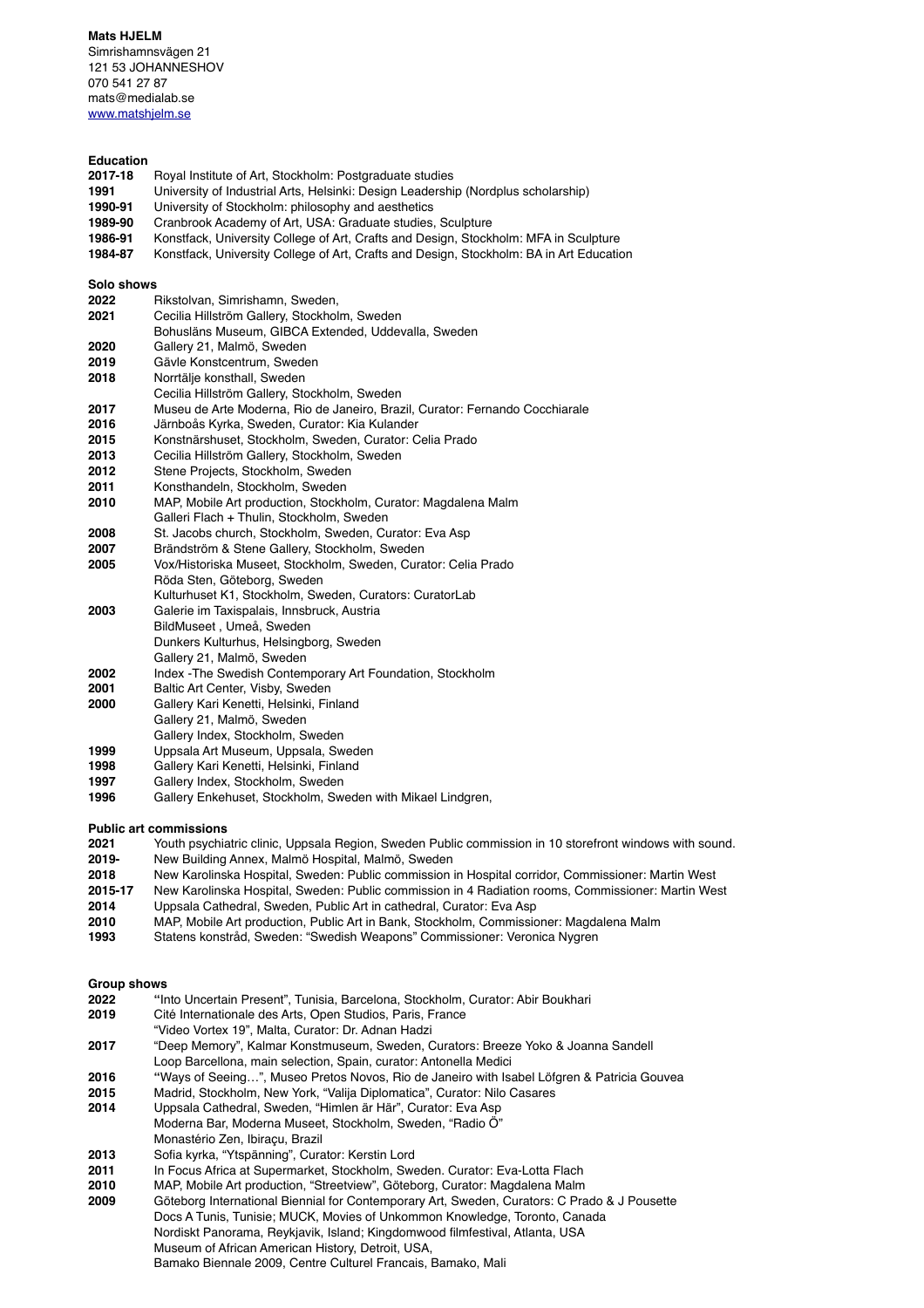| 2008                            | DIFF, Dubai International Film festival, Dubai, United Arab Emirates                                |  |
|---------------------------------|-----------------------------------------------------------------------------------------------------|--|
| 2007                            | Göteborg International Biennial for Contemporary Art, Sweden, Curators: Edi Muka & Joa Ljungberg    |  |
| 2006                            | Moderna Museet, Stockhom, Sweden, Curators: M Malm, P Kristoffersson & J P Nilsson                  |  |
|                                 |                                                                                                     |  |
|                                 | Filmform, "Hit the North" Various locations world-wide, curators: Anna Linder & Gunnel Pettersson   |  |
| 2005                            | National Centre for Contemporary Art, Moscow. Curators: Umanski, Tchesnokova & Benzaquem            |  |
| 2004                            | Criss-cross, Nordic and Baltic film, NIFCA, Various locations world-wide, Curators: Thierry Jousse, |  |
|                                 | Asa Nacking, Cristina Ricupero, Mats Stjernstedt and Cilla Werning Vestfossens                      |  |
|                                 |                                                                                                     |  |
|                                 | Kunstlaboratorium, Oslo, Norway, "Tusenfryd" Curator: Göran Green                                   |  |
| 2003                            | The new Contemporary Arts Center, Cincinnati, USA, Curator: Thomas Collins                          |  |
|                                 | Rooseum, Malmö, Sweden: "De Bortbjudna – Malmö Konstmuseum g, star Rooseum"                         |  |
|                                 | Bergen Kunsthall, Norway, Curator: Bo Krister Wallstrøm                                             |  |
|                                 | Danish Film Institute, Copenhagen, Denmark: European Film & Video Art                               |  |
| 2002                            | Charlottenborg, Denmark: "Fundamentalisms of the New Order", Curators: Larsen, Brandt, Ricupero     |  |
|                                 |                                                                                                     |  |
| 2001                            | Nederlands Foto Instituut/ Rotterdam Film Festival, The Netherlands, Curator: Frits Gierstberg      |  |
|                                 | PS 1 Contemporary Art Center, NY: "Uniform. Order and Disorder", Curator Francesco Bonami           |  |
|                                 | Yokohama Triennale, Japan, Curator: Shinji Komoto                                                   |  |
|                                 | Le mois de la Photo à Montréal, Canada: "Projects for a Revolution" Curator: Jan-Erik Lundström     |  |
|                                 |                                                                                                     |  |
|                                 | Gloucester Cathedral, Gloucester, England, Curator: Göran Green                                     |  |
| 2000                            | Cranbrook Museum, USA: "Agitated Histories", Curator: Irene Hofmann                                 |  |
|                                 | Liljevalchs Art Center, Sweden: "CRAC, Creative Room for Art and Computing"                         |  |
|                                 | Danish Film Institute, Art & Documentary Film festival: "Crossing Boundaries", Copenhagen           |  |
| 1999                            | Museum of Contemporary Art, Chicago: "Unfinished History", Curator: Francesco Bonami                |  |
|                                 |                                                                                                     |  |
|                                 | All India Arts Foundation, New Delhi: "Laterna Nordica", Curator: Göran Green                       |  |
|                                 | Gallery 21, Malmö, Sweden: "Rörelse"                                                                |  |
| 1998                            | Walker Art Center, Minneapolis: "Unfinished History", Curator: Francesco Bonami / Douglas Fogle     |  |
|                                 | Gallery 21, Malmö, Sweden: "Skyltfönster"                                                           |  |
|                                 | Stockholm Cultural Capital of Europe -98, "Seklets Spegel": Video installation                      |  |
|                                 |                                                                                                     |  |
|                                 | Stockholm Cultural Capital of Europe -98, "Enter", Curator: Johan Abrahamsson                       |  |
| 1997                            | Museé de l'Art Moderne de la ville de Paris: "Delta", Curator: Francesco Bonami                     |  |
|                                 | Kalmar Art Museum, Sweden: "Ny nordisk konst i moderna bildmedia", Curator: Erik Broman             |  |
| 1996                            | Färgfabriken, Stockholm: "Vox Humana", Curator: Jan Aman                                            |  |
|                                 | Nordic Art Center, Helsinki: "Breaking Eyes", Curator: Tapio Makela                                 |  |
| 1995                            | Tidsvåg Noll, Gothenburg, Sweden: "Vox Humana", installation                                        |  |
|                                 |                                                                                                     |  |
|                                 | Stockholm Art Fair: "Ana Logos" (Special exhibition) Curator: Elisabeth Haitto                      |  |
| 1993                            | Venice Biennale, Italy, Curators: "Electronic Café International"                                   |  |
|                                 |                                                                                                     |  |
| Grants                          |                                                                                                     |  |
| 2019                            | Royal Art Academy at Cité Internationale des Arts, Paris, France                                    |  |
| 2018-19                         | Konstnärsnämnden, Sweden: 2 year work grant                                                         |  |
|                                 |                                                                                                     |  |
| 2010-15                         | Konstnärsnämnden, Sweden: 5 year work grant                                                         |  |
| 2012                            | Swedish Film Institute, Sweden: Prerelease funding for documentary film                             |  |
| 2011                            | Konstnärsnämnden production grant                                                                   |  |
| 2005-10                         | Konstnärsnämnden, Sweden: 5 year work grant                                                         |  |
| 2007                            | Swedish Film Institute, Sweden: Prerelease funding for documentary film                             |  |
| 2007                            | Swedish Television, Sweden: Support for documentary film                                            |  |
| 2006                            | Swedish Film Institute, Sweden: Support for script development                                      |  |
|                                 |                                                                                                     |  |
|                                 | Filmform, Sweden: Filmform annual award in experimental film & video art                            |  |
| 2005                            | Swedish Television, Sweden: Support for documentary film                                            |  |
| 2002-03                         | IASPIS, Sweden, Residency                                                                           |  |
| 2001-02                         | Konstnärsnämnden, Sweden: 2 year work grant                                                         |  |
|                                 | IASPIS, Sweden: Support for exhibition at Yokohama Triennale                                        |  |
| 1998                            | IASPIS, Sweden: Support for exhibition at Walker Art Center / MCI in USA                            |  |
|                                 |                                                                                                     |  |
| 1997-98                         | IASPIS, Sweden: Support for exhibition in Paris and Helsinki                                        |  |
| 1996                            | Konstnärsnämnden, Sweden: Project support                                                           |  |
|                                 | Konstnärsnämnden, Sweden: Work grant                                                                |  |
| 1991                            | Nordplus, for studies in Finland                                                                    |  |
|                                 | Helge Axelson- Johnsson Work grant                                                                  |  |
| 1990                            |                                                                                                     |  |
|                                 | American- Scandinavian Foundation, Thord Grey Memorial Scholarship                                  |  |
|                                 | Pindar National Juried Competition N.Y., Second Prize Winner                                        |  |
|                                 |                                                                                                     |  |
| Filmography                     |                                                                                                     |  |
| 2015-                           | Black Missionaries (in production)                                                                  |  |
| 2008                            | Black Nation 60' and 90'                                                                            |  |
|                                 |                                                                                                     |  |
| Reviews and articles (selected) |                                                                                                     |  |
| 2021                            | Milou Allerholm "Videoinstallation med formmässigt säkra" Dagens Nyheter 24 Nov 2021                |  |
|                                 |                                                                                                     |  |
|                                 | Masha Taavoniku "Mats Hjelm på Cecilia Hillström" konsten.net, Sweden 29 Nov, 2021                  |  |
| 2020                            | Carolina Söderholm, "När vardagen tippar över" Sydsvenskan, Sweden 8 feb, 2020                      |  |
| 2019                            | Thomas Olsson, "Vacker resa över oceaner" Svenska Dagbladet, Sweden 27 feb, 2019                    |  |
|                                 | Magnus Bons, "Hjelm tvinnar en tät" Dagens Nyheter, Sweden, 31 Jan, 2019                            |  |
| 2019                            | Margatetha Levin Blekastad, "Rikedom och slaveri" Norrtelje Tidning, Sweden, 25 Jan, 2019           |  |
| 2018                            | Kristoffer Grip, "Mats Hjelm på Cecilia Hillström" konsten.net, Sweden, 15 Dec, 2018                |  |
|                                 |                                                                                                     |  |
| 2017                            | Zean Bravo, "Paises de Africa" O Globo, Brazil, 27 Jul, 2017                                        |  |
| 2015                            | Karsten Thurflell, "Mats Hjelm visar" Kulturradion, Sweden, 27 Oct, 2015                            |  |
|                                 | Birgitta Rubin, "Filmverk om Ebola" Dagens Nyheter, Sweden, 12 Nov, 2015                            |  |
|                                 | Brainard Carey, "Mats Hjelm" Yale Univeristy Radio, USA, 31 Oct, 2015                               |  |
|                                 | Birgitta Rubin, "Vems röst" Dagens Nyheter, Sweden, 19 Nov, 2015                                    |  |
|                                 | Maryam Fanni, "Mats Hjelm på" konsten.net, Sweden, 2 Nov, 2015                                      |  |
|                                 |                                                                                                     |  |
| 2013                            | Cecilia Blomberg, "Mats Hjelm, Taste of" Kulturradion, Sweden, 8 Oct, 2013                          |  |

**2010** [Maria Lantz "Vackert vardagsliv..." Dagens Nyheter, Sweden, 28 Jan 2010](https://www.dn.se/kultur-noje/konsertrecensioner/mats-hjelm-after-hours-i-sebs-fonster-1-trappa-upp-hamngatan-stockholm/)